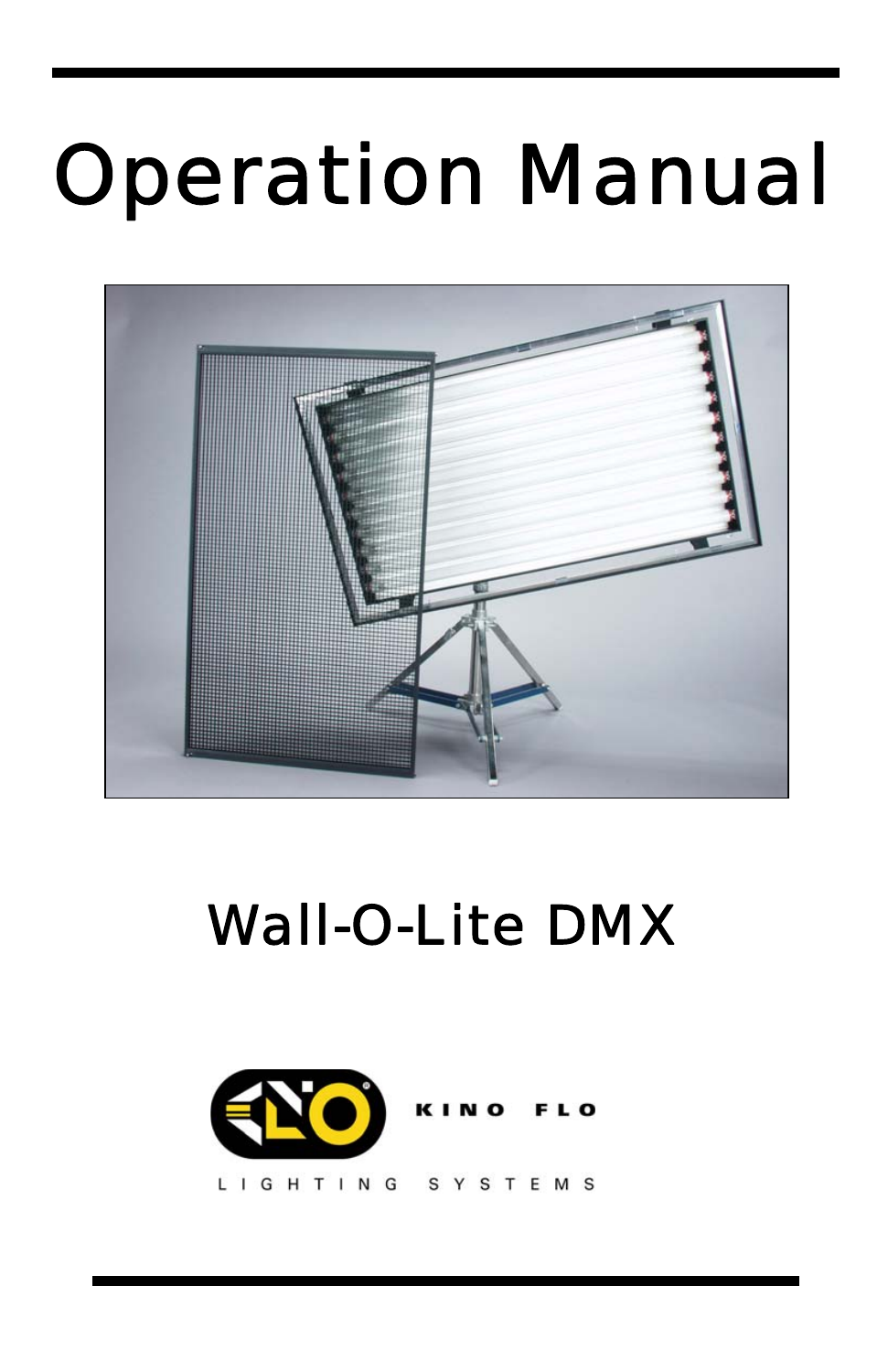### **Assembly and Features**

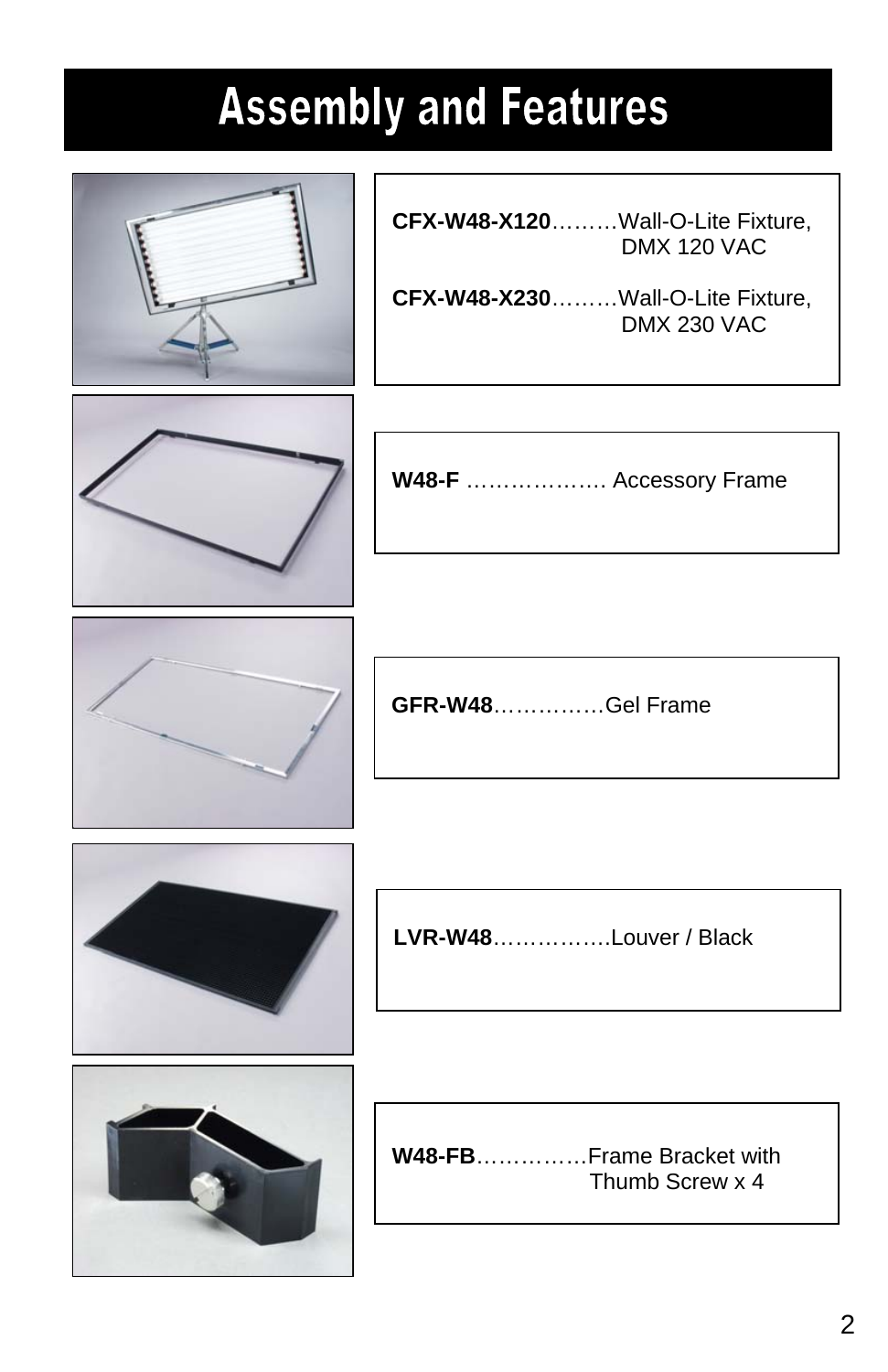### **Inserting Lamps**



Insert lamps into both lamp holders. Twist ¼ turn to make electrical contact.

#### **Mounting Accessory Frame**



- Align the two fixed pins of the Accessory Frame with the Frame Brackets.
- Slide the Frame forward to seat the pins into the Brackets.
- Retract the sliding pins on the Frame to properly seat the Frame on the Brackets.
- Release the pins to lock the Frame in place.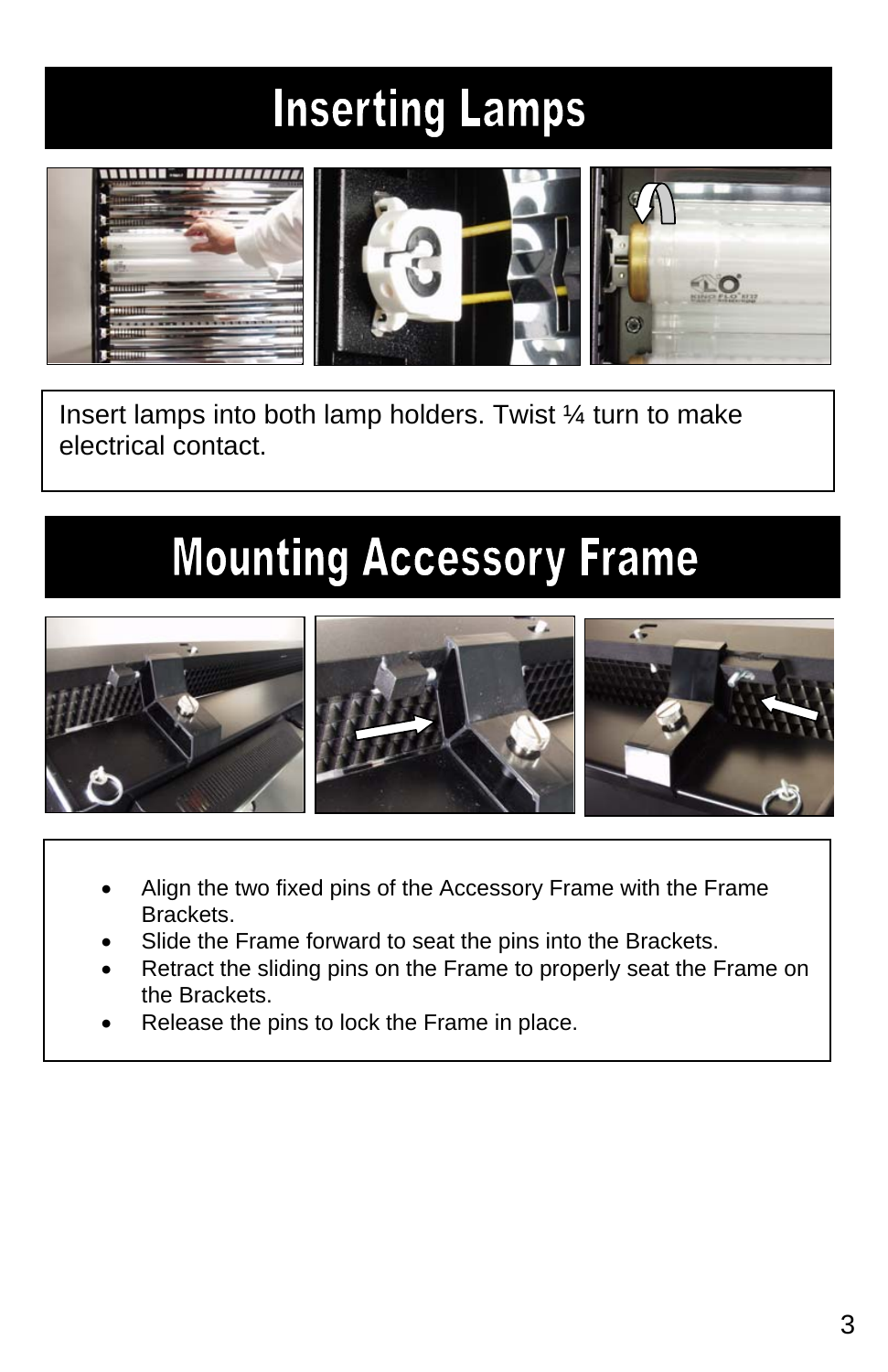### **Inserting Gel Frame**



The gel frame is secured to the fixture by 4 spring-loaded pins. Align the pins of the gel frame with the oval receptacle holes on the edge of the fixture. Pull back the pins and release into the receptacles to properly secure the gel frame.

### **Applying Gel to Frame**





**A)** The Gel Frame comes with Gel Clips. Cut the gel to size and use the Clips to fasten the gel to the Frame.

**B)** Another method is to apply transfer tape directly to the gel frame. The clips are not necessary when taping the gel.

#### **Inserting Louver**



Place the long edge of the Louver with the fixed pins into the Frame. The fixed pins fit into receptacle holes on each corner of the frame. Align the upper corners of the Louver to the Frame. Retract the movable pins to properly seat the Louver. Release the pins to lock in place.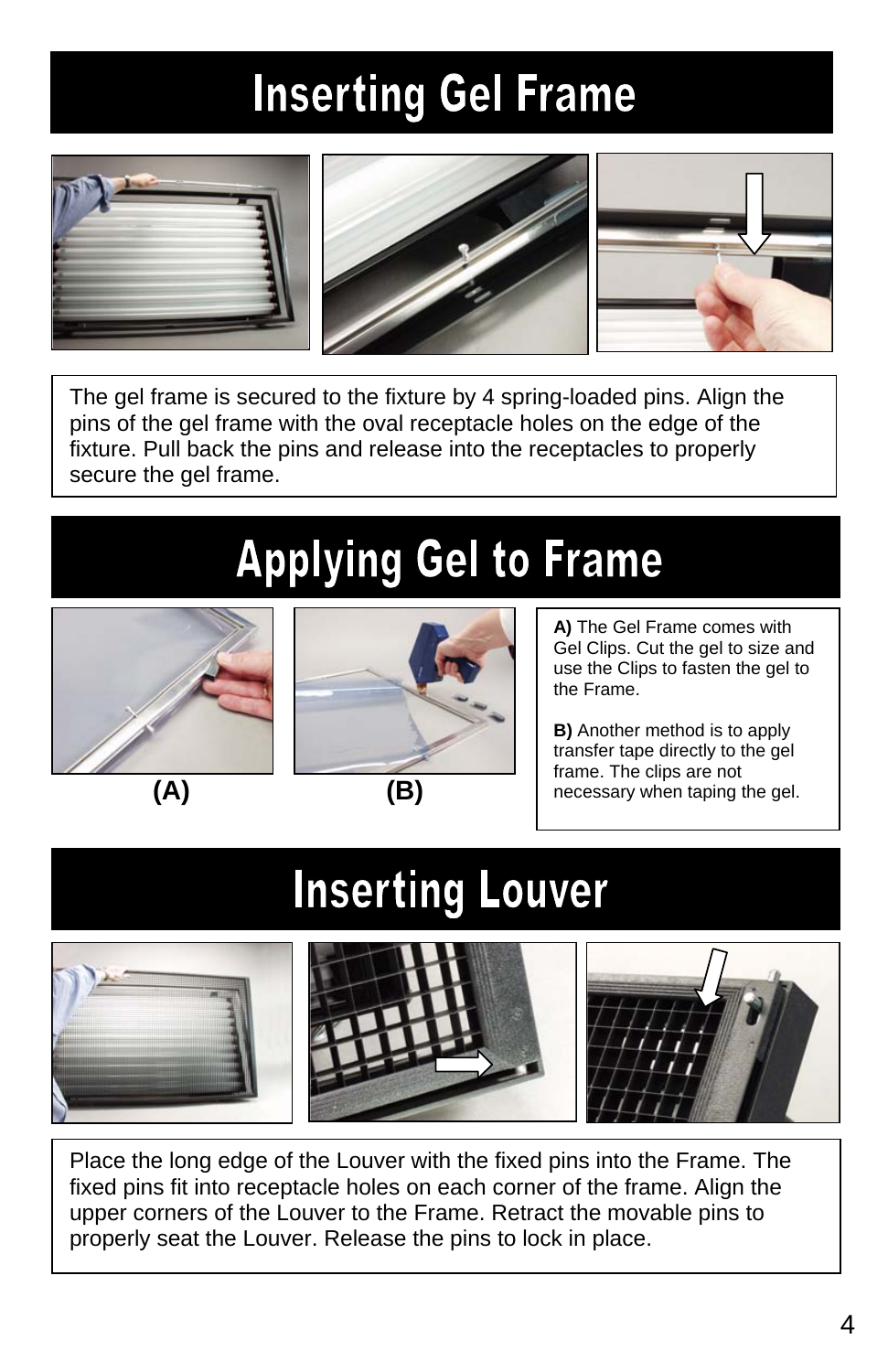### **Mounting Options**



The Wall-O-Lite can be mounted to a Junior Combo stand or hung from a pipe hanger. The Junior Mount that is included with the fixture is used when mounting on a stand.





#### **Rotation and Tilt Controls**

- **A)** The golden lock lever controls the rotation of the fixture.
- **B)** The black knob controls the tilt.



Accessory part #MTP-WH is used to operate the mount from a Junior Pipe Hanger.

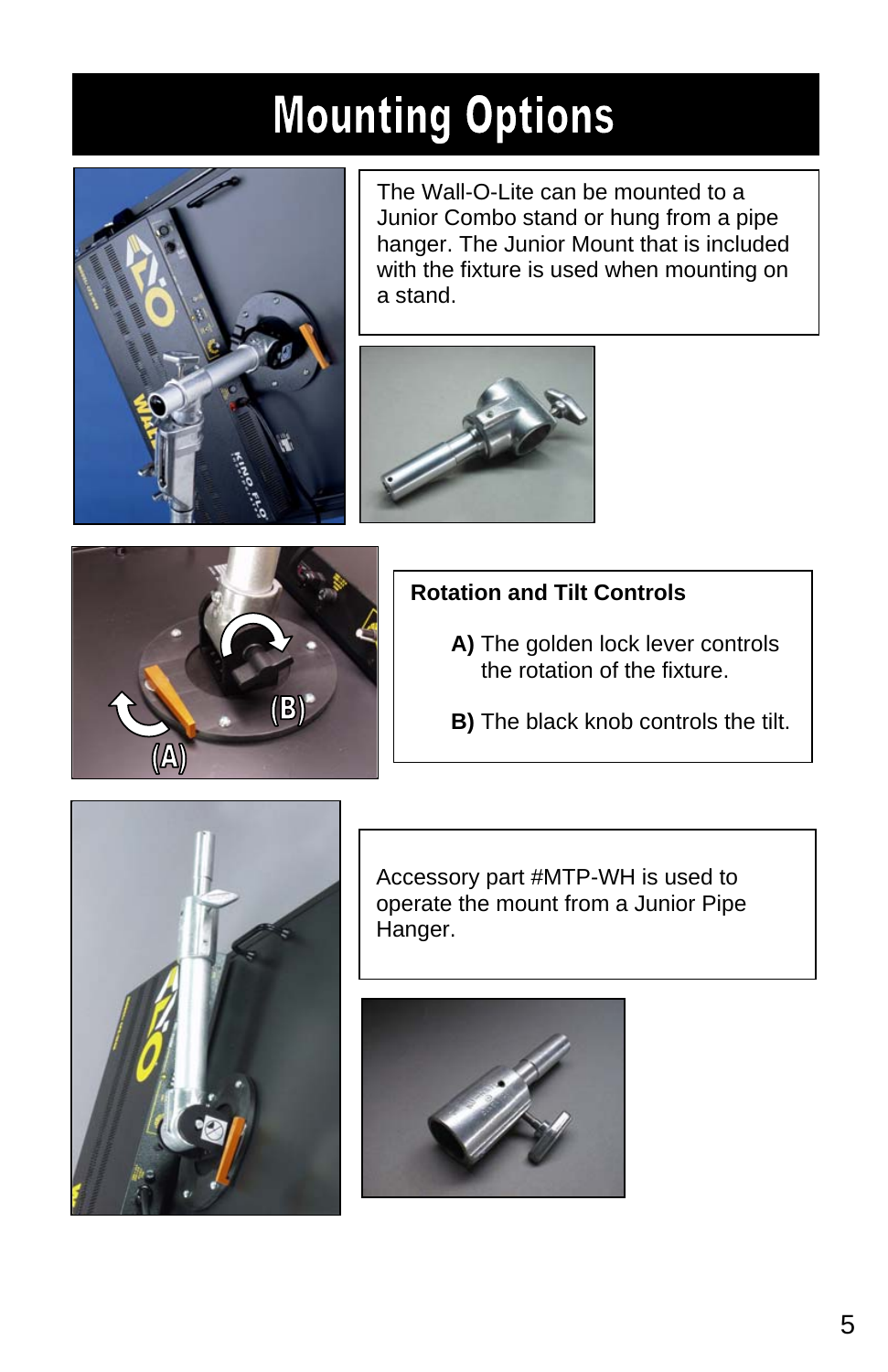# **Wall-O-Lite DMX Control Panel**



A) **Manual Selector Dial:** Turns lamps on and off manually without connecting DMX Cable to Fixture.

B) **Individual Lamp / Fixture Switch**: Converts between INDIVIDUAL LAMP and FIXTURE methods of DMX control.

C) **DMX Address:** Sets DMX Address of Fixture.

D) **DMX TERMINATE Switch**: Terminates DMX signal at the end of Fixture series.

E) **DMX-In & DMX-Out:** DMX-IN receives DMX signals from Dimmer Board, DMX-OUT relays DMX signal through to other Fixtures or Instruments.



F) **Power Switch:** Has a built-in indicator light, which can detect if AC power is present in power cord. "O" = OFF position

G) **Fuse:** Provides circuit protection. *Note: If Fuse is "blown" or "open" replace with same type of fuse rating as marked.*

#### **IMPORTANT!**

The dimmer board/light console should have its channel set to LINEAR light output response. (LINEAR response is the default setting on most dimmer boards.)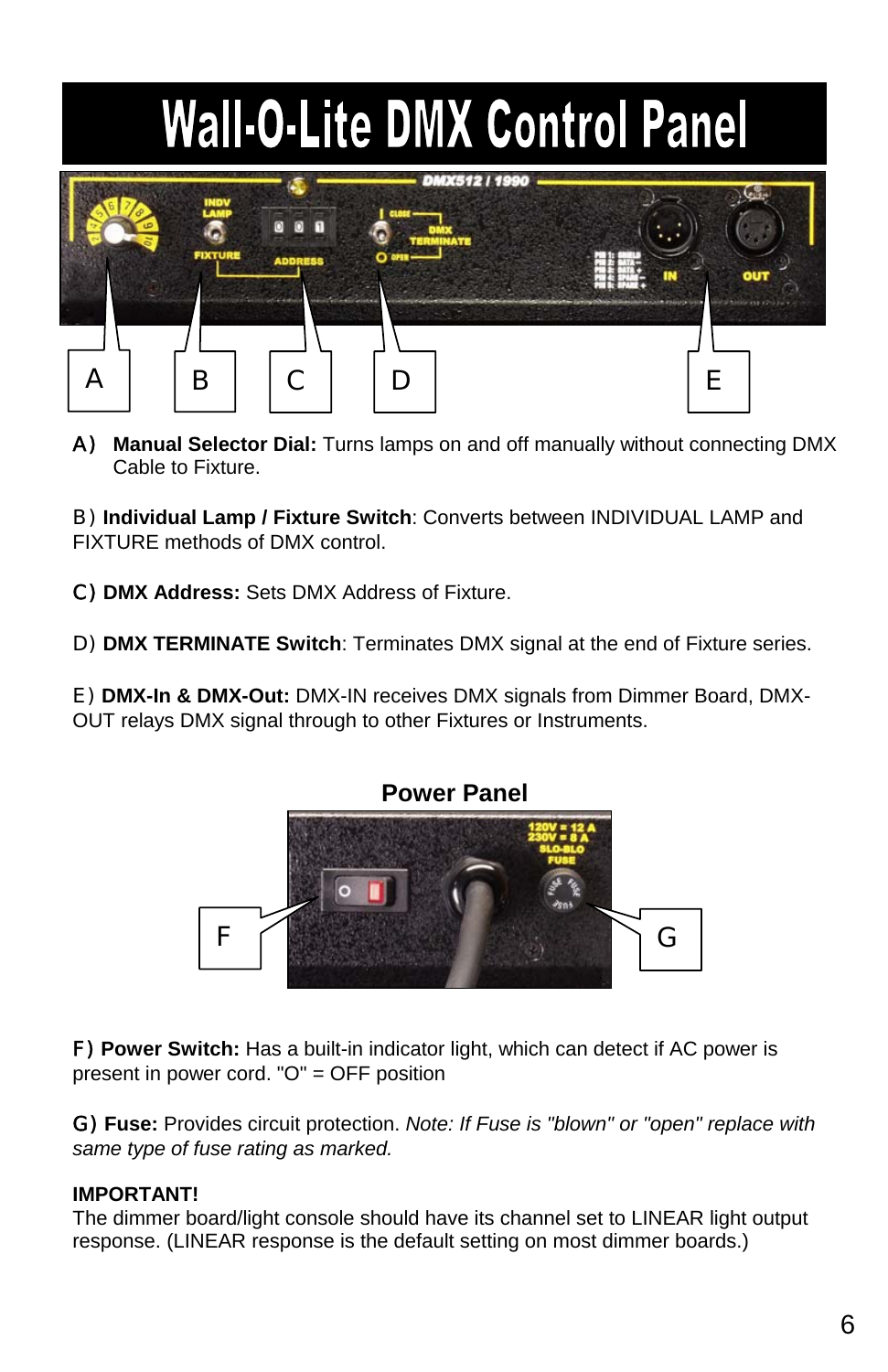### **Power Requirements**

Provide 120 Volt AC primary power. Do not dim the fixture through a dimming circuit. If powering the fixtures through a dimmer board, set the dimmer profile to non-dim.

#### **Load Considerations:**

Kino Flo ballasts are not power factor corrected. They will draw double the current on the neutral from what is being drawn on the two hot legs. On large installations it may be necessary to double your neutral run so as not to exceed your cable capacity.

### **Manual Operation**

The DMX Wall-O-Lite Fixture may be operated manually with the Manual Lamp Selector Dial. The Dial enables you to turn lamps on and off with an "inside-out" pattern (i.e., if all lamps are on, the outside tubes will turn off first).

Note: In lamp position 2 and 4, two lamps light simultaneously. In positions 5-10 individual lamps light.

#### **DMX Wall-O-Lite Switching**





**Note:** Manual lamp switching is disabled as soon as DMX cables are applied.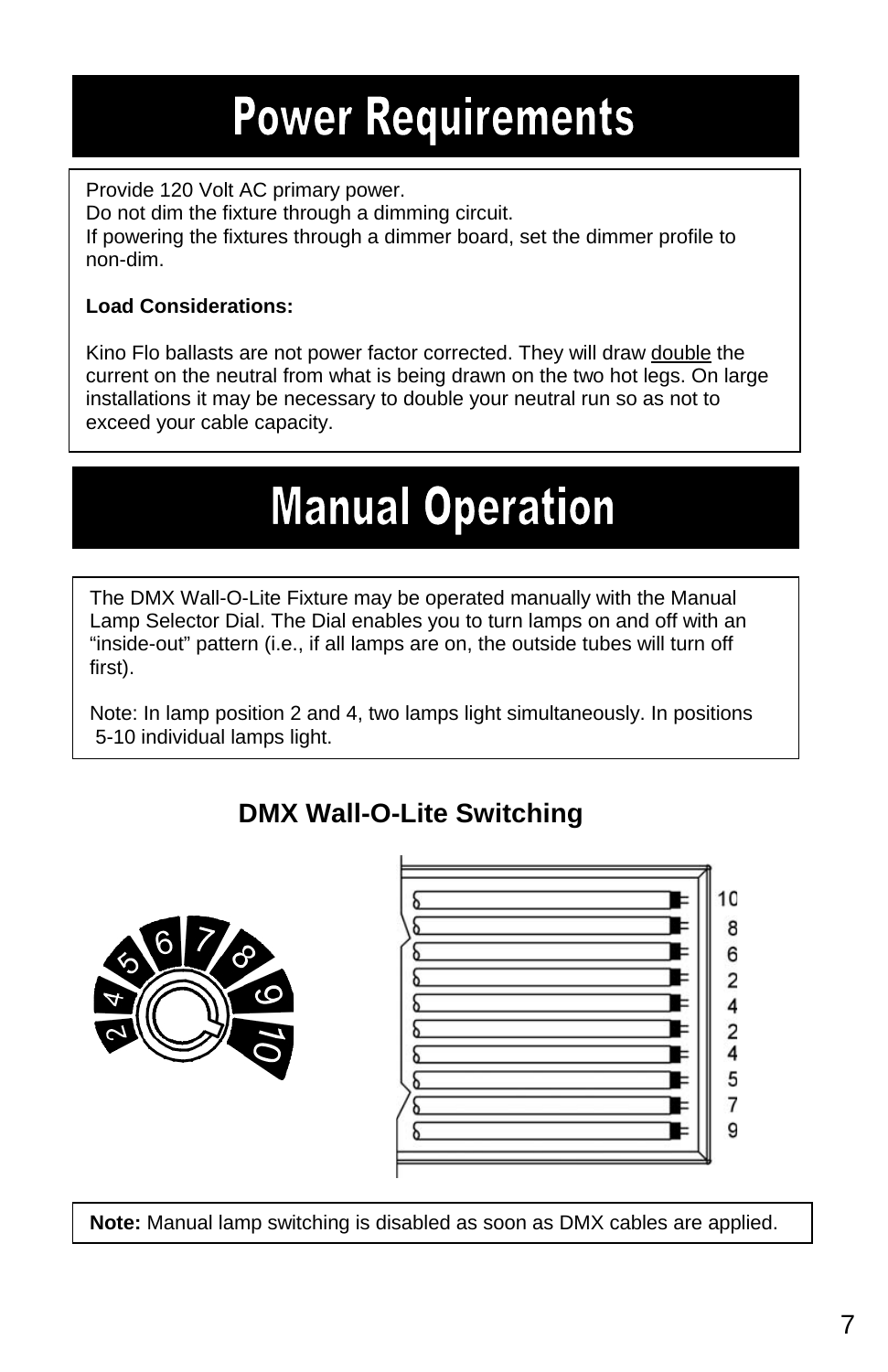### **DMX Operation**



#### **DMX Addressing**

Prior to hanging any instruments set the DMX address of each Fixture.

Push the tabs above or below the number window to set the address.

( Valid addresses range from 001 to 512.) The yellow light above the address block will illuminate if a DMX signal is present.

After the DMX address is entered, the Wall-O-Lite Fixture automatically assigns the next 7 addresses to lamp positions 4 - 10.

**Note:** Manual lamp switching is disabled as soon as the DMX cables are applied. For Manual control with DMX cables plugged in, set address to "000". There is a 5 second delay when switching between DMX and Manual control.



The **DMX Terminate Switch** must be set to open **( O )**  on Fixtures within the DMX chain.

Set to closed ( **I** ) when the Fixture is the last DMX control device in the chain.

*Note: When the last Fixture's DMX Term is set to "I," it will absorb all energy in the DMX line, ensuring DMX signals are transmitted correctly. If a signal is not terminated, it is called a "Reflected Wave," and may create transmission errors by causing valid DMX signals to be canceled.*



Any theatrical lighting board with DMX 512 protocol can be used to individually turn **on/off** lamps in a Fixture.

Wall-O-Lites can be jumpered using the IN and OUT ports. As many as 100 Fixtures can be jumpered on one chain as long as the DMX cable run remains under 1000 feet or 40 x 25ft DMX cables.

**Note:** When operating Fixtures at great distances from the dimmer board it is recommended to use Opto-Isolators to provide DMX signal amplification.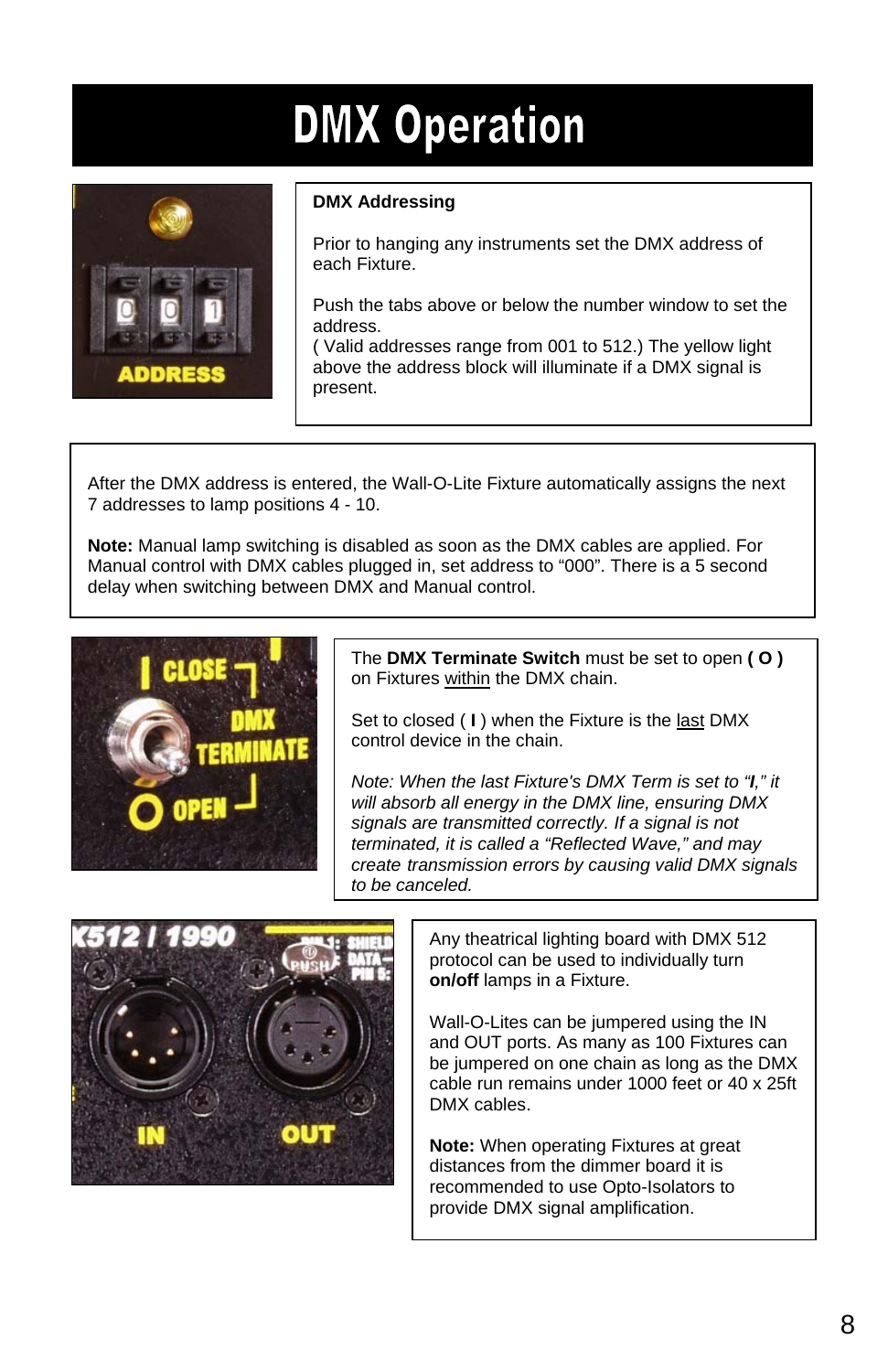

**Do Not use Microphone Cables** and other, general purpose, twocore Cables designed for audio or signaling use. They are not suitable for DMX512. Problems due to incorrect cabling may not be immediately apparent. Microphone Cables may appear to work fine, but systems built with such Cables may *fail* or be prone to *random errors*. Cable must comply with EIA-485 (RS485).

#### **DMX Cables**

The Fixture uses five-pin XLR male and female connectors to receive DMX signals from the Dimmer Board and jumper the Fixtures in a series. DMX pin-out wiring follows the USITT DMX512 standard:

> **Pin 1: Shield Pin 2: Data - Pin 3: Data + Pin 4: Spare - Pin 5: Spare +**

*Note: Pin four and five in the Fixture are connected internally as Pin four to four and Pin five to five. Connecting Pin four and five as the pass-thru allows secondary data to be passed through for other equipment.*

**NOTE: If a Fixture or Ballast loses its DMX signal it will hold it's last DMX command.** For this reason it is important to turn a Fixture or Ballast off using the DMX commands. For example if you try to turn off the lights by turning off the dimmer board the lights will remember their last DMX command and stay on. The Fixtures or Ballasts require a DMX "Off" or " Black-out" command in order to turn off.

## **Fixture Mode**



Setting the unit to "Fixture Mode" allows the user to re-create the "Inside-Out" pattern of the manual switch.

One of the best applications for the "Fixture Mode" is when lighting Blue and Green Screens or large Cycloramas.

For example: One row of fixtures can be set to Fixture mode on a common address. When the fader on the dimmer board is brought up or down all the Fixtures on that address will have the same lamps turned on.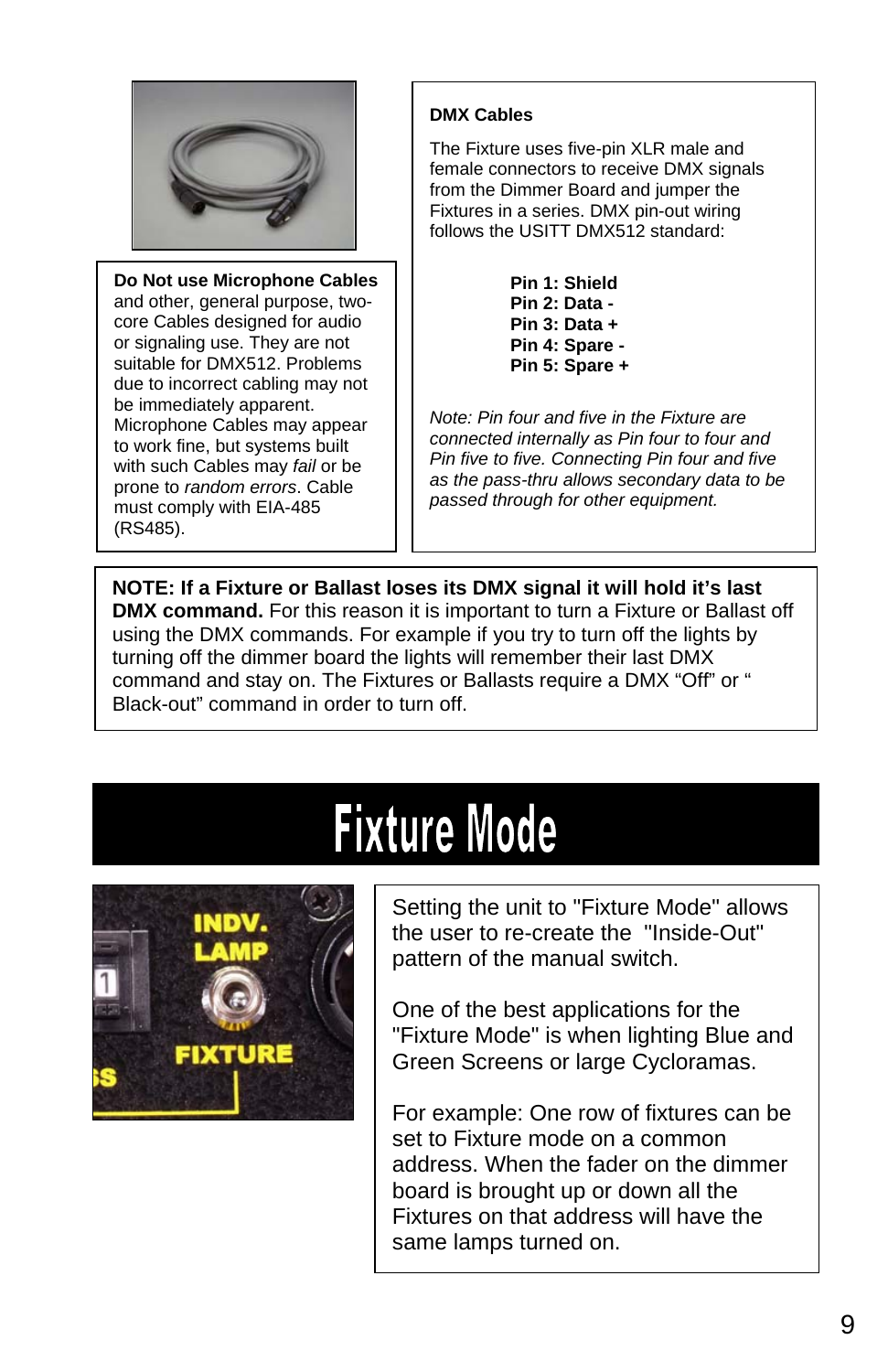#### **Dimmer level - Lamp response**

Sliding the fader on the dimmer board from  $0 \sim 100$  controls the number of lamps that are on within a fixture.

Note: the lamps may respond  $\pm$  4 channel levels, depending on the dimmer board.



| <b>DMX Lamp Sequence</b> |                      |  |  |
|--------------------------|----------------------|--|--|
|                          | Lamp #  Dimmer Level |  |  |
| Lamp 2                   | 6                    |  |  |
| Lamp $2 - 4$             | 19                   |  |  |
| Lamp $2 - 5$             | 32                   |  |  |
| Lamp $2 - 6$             | 45                   |  |  |
| Lamp $2 - 7$             | 57                   |  |  |
| Lamp $2 - 8$             | 69                   |  |  |
| Lamp $2 - 9$             | 82                   |  |  |
| Lamp<br>2~10             | 95                   |  |  |

#### **Individual Lamp Mode**

Setting the unit to "Individual Lamp" mode allows each lamp position within the fixture **Sequence** to have it's own address. Although this option will use up a lot of addresses, it may be preferable for certain situations.

The "Individual Lamp" mode is useful in achieving light effects like flickering, chasing or creating light patterns.

After the DMX address is entered, the DMX Wall-O-Lite automatically assigns the next 7 addresses to lamp positions 4 -10. For the sake of simplification it is advisable to select address sequences such as 1, 10, 20, 30, 40 and so on.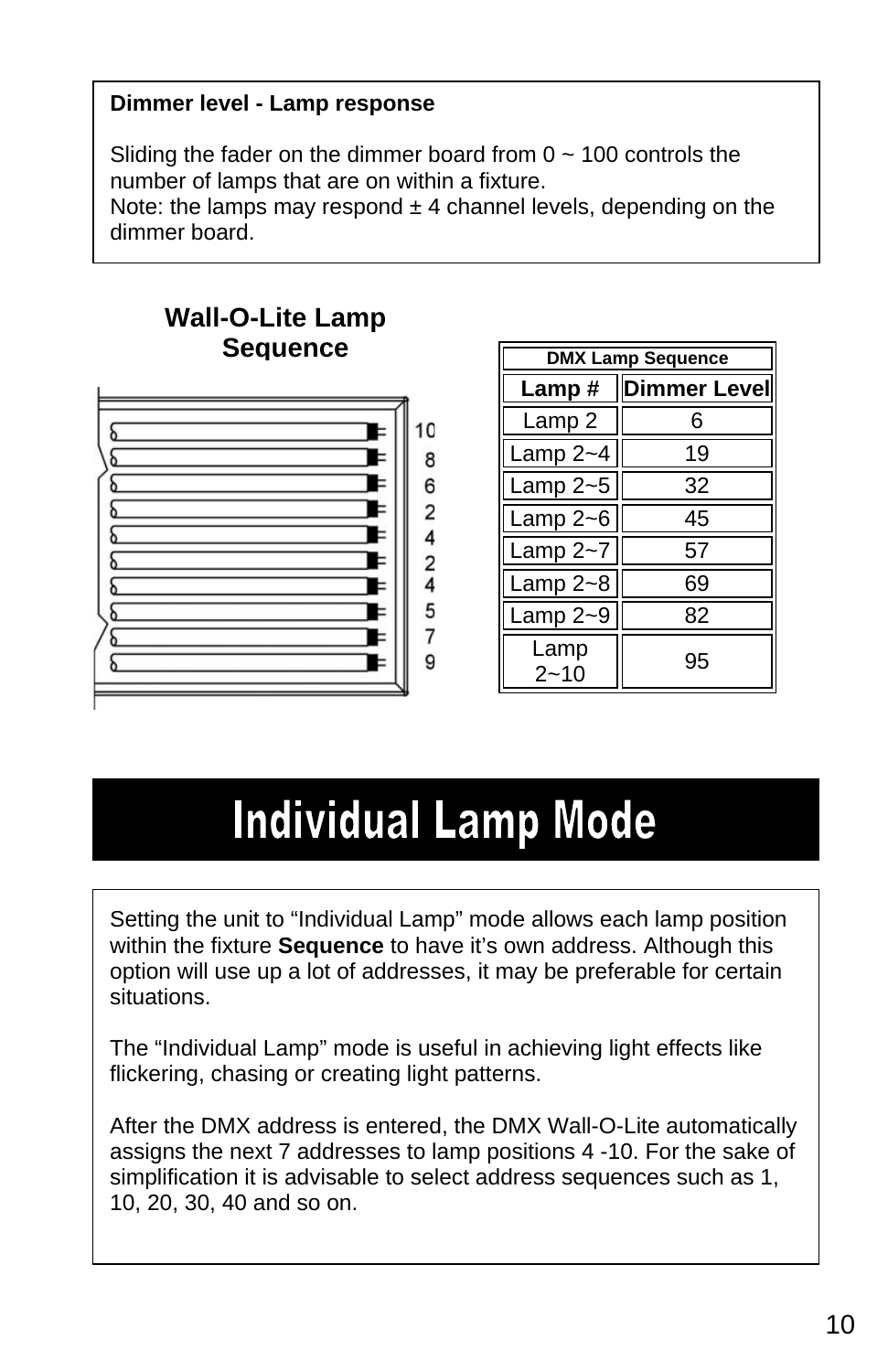For example, if the DMX Wall-O-Lite base address is set at 001, the configuration below will provide eight lamps individually addressable through DMX512.



| <b>Image 80 Address</b><br>Sequence |                    |  |  |  |
|-------------------------------------|--------------------|--|--|--|
| $DMX$ Address = 001                 |                    |  |  |  |
| Lamp#                               | <b>DMX Address</b> |  |  |  |
| Lamp <sub>2</sub>                   |                    |  |  |  |
| Lamp 4                              | 2                  |  |  |  |
| Lamp 5                              | 3                  |  |  |  |
| Lamp 6                              | 4                  |  |  |  |
| Lamp 7                              | 5                  |  |  |  |
| Lamp 8                              | 6                  |  |  |  |
| Lamp 9                              |                    |  |  |  |
| Lamp 10                             | ጸ                  |  |  |  |

### **Accessories**



**MTP-WH** Hanging Adapter



**XLR-515** DMX Cable 5 Pin, 15ft **XLR-525** DMX Cable 5 Pin, 25ft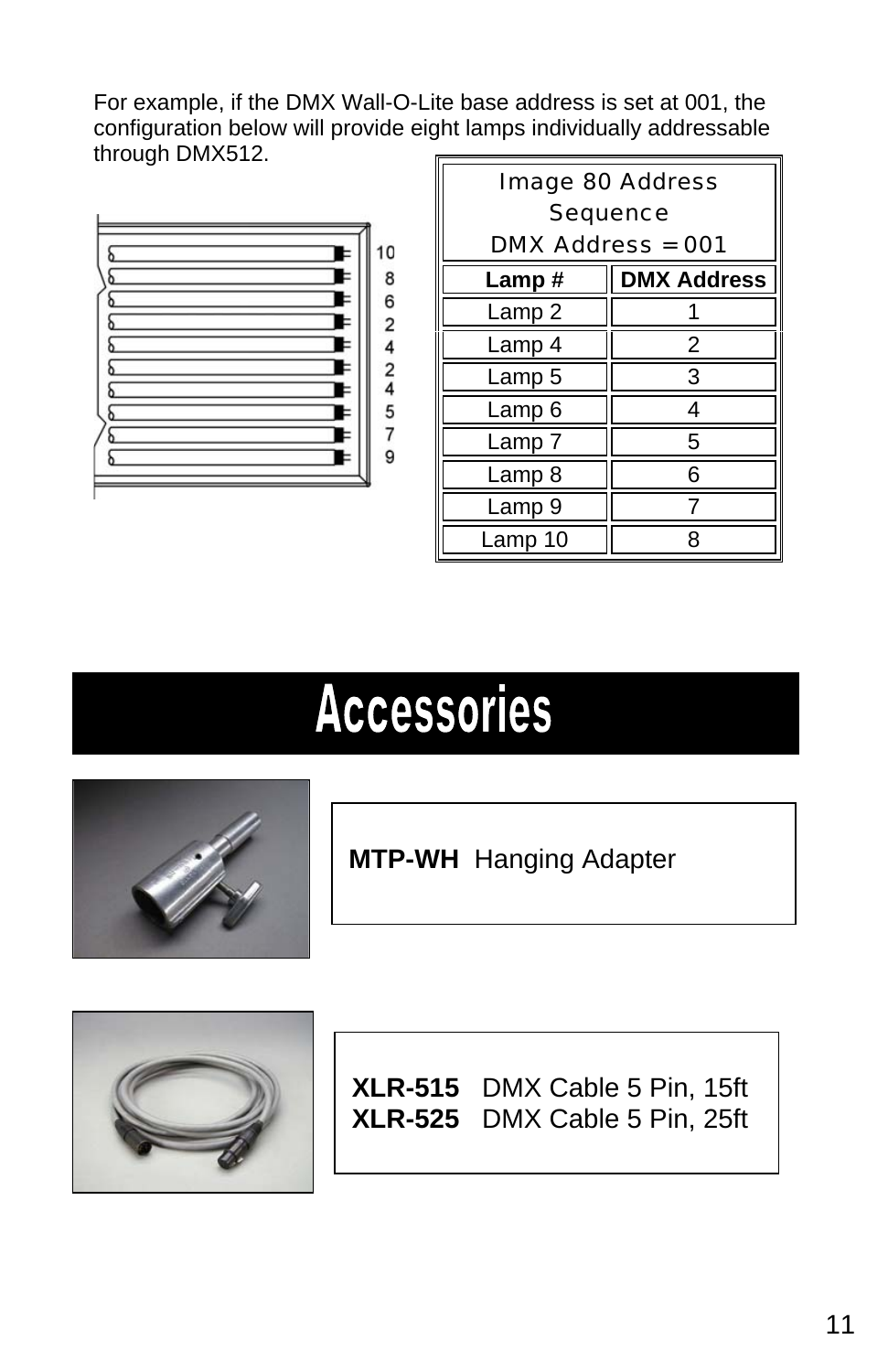### **Cases**







KAS-W48-1 KAS-W48-2 KAS-48

| Part<br><b>Number</b> | <b>Description</b>           | <b>Dimensions</b>                                          | Weight<br>(Empty) | <b>Holds</b>               |
|-----------------------|------------------------------|------------------------------------------------------------|-------------------|----------------------------|
| KAS-W48-1             | Wall-O-Lite<br>Ship Case (1) | $59" \times 11" \times 34"$<br>150cm x 28cm x 86.5cm       | 67 lb / 30.1Kg    | Wall-O-Lite<br>Fixture (1) |
| KAS-W48-2             | Wall-O-Lite<br>Ship Case (2) | $54"$ x $15.5"$ x $34"$<br>137cm x 39.5cm x 86.5cm         | 87lb / 39.2Kg     | Wall-O-Lite<br>Fixture (2) |
| <b>KAS-48</b>         | 4ft Lamp<br>Ship Case        | $52.5" \times 10.5" \times 11"$<br>133.5cm x 26.5cm x 28cm | 15.5lb / 6.8Kg    | 4ft Lamps(20)              |

#### **Fixture Specifications**

|  | <b>Model: DMX Wall-O-Lite</b> |  |
|--|-------------------------------|--|
|  |                               |  |

**Power requirements:** 120VAC or 230VAC  **Amperage:** 11.4 amps at 120VAC, 5.8 amps at 230VAC  **Weight w/ lamps:** 44.1lb / 19.8Kg  **Dimensions:** 52.5" x 30.5" x 8.5" 133.5cm x 77.5cm x 21.5cm  **Lamp Switching:** 10-4/2/Off  **Lamp type:** F40T12